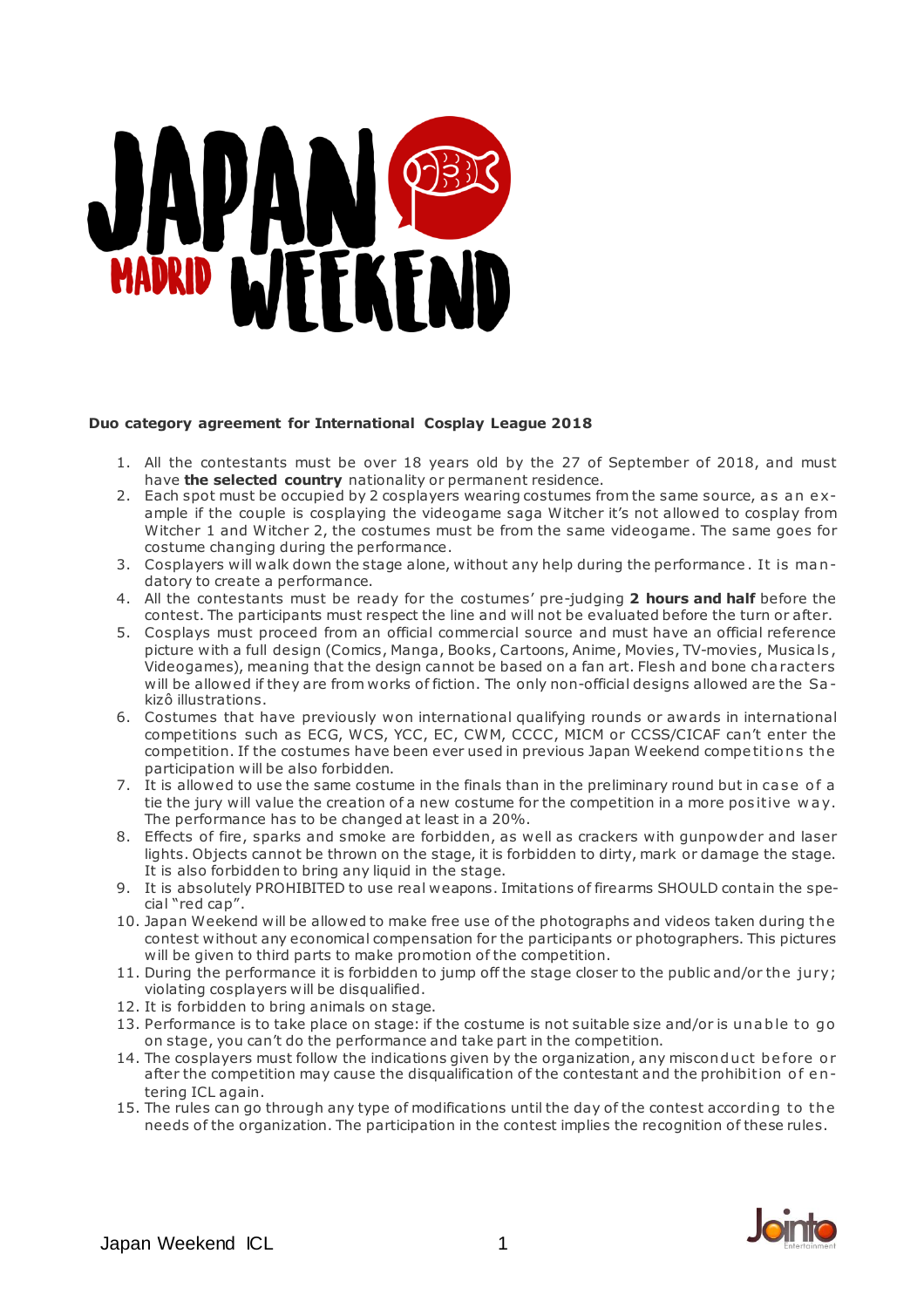### **Official Criteria Jury**

- 1. The jury is not allowed to follow the process of the creation of costumes, presented by the participants. In case it happens, the jury will not be allowed to take this information into account when judging.
- 2. All the participants will be evaluated before the contest. During the pre-judging **a dossier** o f 4-8 pages in total showing the process of the work must be handed in. The dossier shall have English translation for any writing. The cover page will contain the reference picture of the character a nd will not be included into the 8 pages allowed. Without the dossier the participant will be disqualified.
- 3. The jury will not debate on the contest or on the participants before or after the contest. In case a participant approaches a member of the jury, the organization will be informed and will take necessary measures. If a participant needs advice on the future contest, it will be given without considering the current one: the judges can't talk about the deliberation with the cosplayer but they can give advice for future competitions.
- 4. A staff member of International Cosplay League may be part of the jury.
- 5. The decision of the jury will be irrevocable.

# **GRADING CRITERIA**

40% of the grading will be given for the cosplayers' costumes and resemblance with the source, and 60% for the performance, acting and staging.

# **Craftsmanship**

- 1. The quality of the costume will be evaluated in general, that is, some parts cannot be of higher quality that others – this will lower the final grade. Parts will not be judged separately.
- 2. The diversity of methods and materials will be valued, as long as they provide a better result. The jury will not take into account personal experiences or how big of a challenge it was for the participant, the important thing is the final result.
- 3. Advanced tailoring techniques are allowed. Manual sewing or embroidery will not be valued positively if the result is worse than what it could be with a machine. If the part of the costume created with advanced techniques and the manual ones have the same quality, the one w hich took the most effort will be valued.
- 4. Using a 3D printer is allowed only if the 3D model is designed by the contestant. It has to be proven in the dossier. If the model isn't designed by the contestant the rule number 6 of Costumes will be applied.
- 5. The choice of materials accurate for the characters' time period will be valued positively. For example, if the cosplay is of Middle ages, an accurate choice of fabric will give you more points. If you choose a fabric which is very different esthetically, you will lose points.
- 6. Costumes have to be handmade in 80% by the members of the team, and the other 20% can be prefabricated, but modified. Stage props, in case there are any, have to be made by the contes tants in 70%. If any help with any part of the costume has been provided, it has to be said for it to be ranked correspondently. In case it is hidden and later revealed, the contestant will be immediately disqualified, and this offence will be taken into account for the future contests.
- 7. The cosplay will be compared to the reference picture but the jury will not take into consideration the physical appearance of the participant.
- 8. To avoid future surprises, have in mind that a simple cosplay with a neat craftsmanship will ha ve a higher grade than a massive costume with bad craftsmanship.

# **Performance and acting**

- 1. The performance cannot last for less than 1 (one) and half minutes or more than 3 (three) minutes without any exceptions.
- 2. The originality of the show and acting will be highly rated, as well as the body expression.
- 3. The participant must set up the performance on their own and without any creative help.
- 4. No microphone will be provided; the performance has to be prepared beforehand.
- 5. When it comes to cosplays of idols or of similar thematic (Love Live, Vocaloid, AKB0048…), the performance must contain something apart from dancing choreography or singing. If it occurs, dancing or lip-syncing cannot last for more than 30 seconds. Playbacks of general songs are allowed. (Example: a group of Love Live cannot dance and lip-sync during all the performance, bu t a cosplayer of Ursula from Little Mermaid can perform her song while she is acting).
- 6. Erotic or pornographic scenes are forbidden, as well as any immoral acts unnatural for the cha racter which could disrupt the order of the contest or disturb the audience.